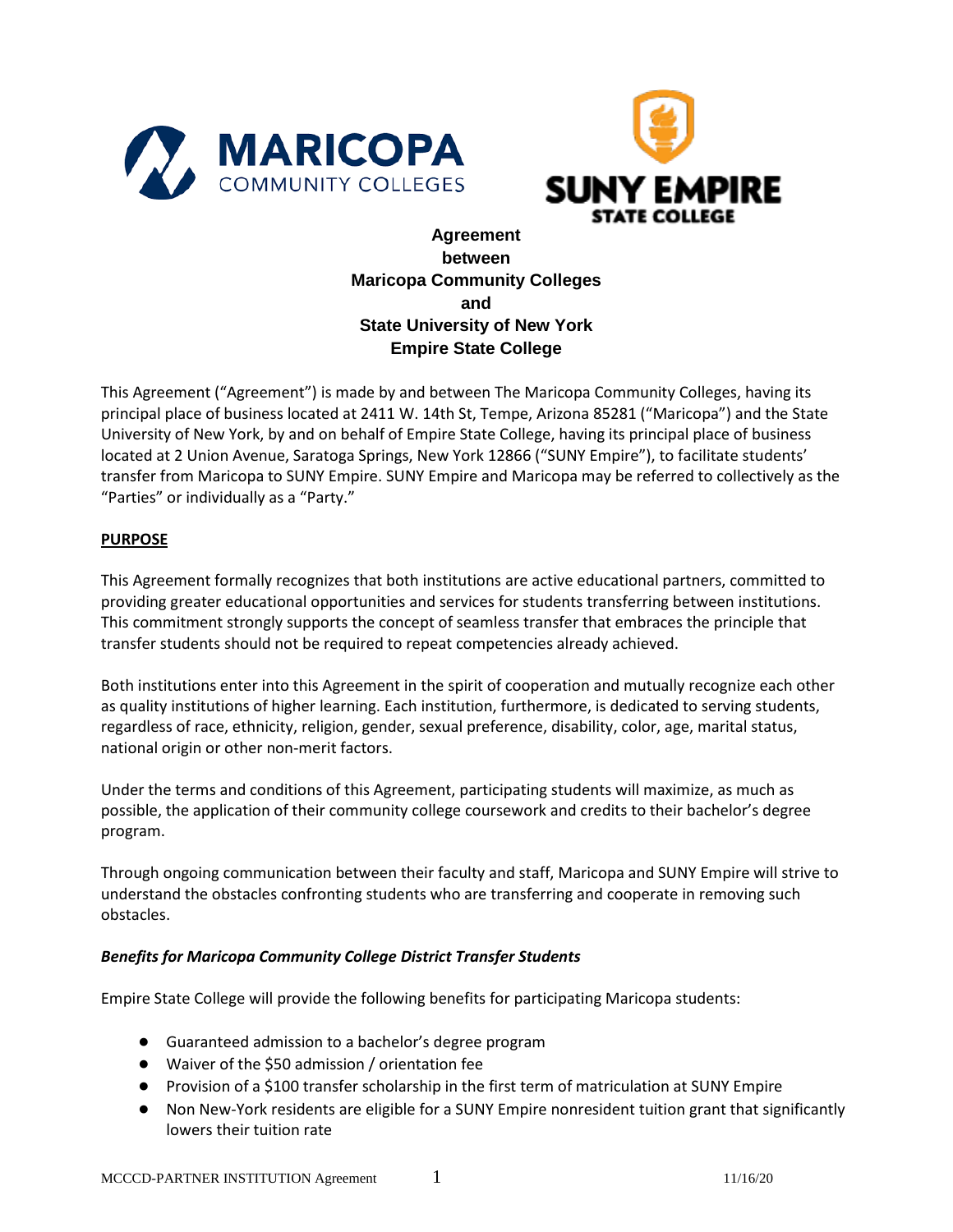To be eligible, Maricopa transfer students must have completed an associate degree within the last 3 years, or be in their final year of completing an associate degree. All students need to complete the application process and meet all admissions criteria before being accepted to SUNY Empire.

A unique application benefits code (the "Code") for interested students to use during the admissions application process will be created by SUNY Empire and provided to appropriate staff at Maricopa for distribution. Participants must enter the Code upon submission of their online application for admission to receive the benefits.

Maricopa will provide SUNY Empire with the name(s) of the appropriate staff who will be responsible for receiving and disseminating the Code. Maricopa will make good faith efforts to not make the Code publicly available.

## *Benefits for Employees of Maricopa Community College District*

Employees of Maricopa may participate in the program and become students at SUNY Empire by way of this Agreement. Employees who already hold an associate degree are eligible for the benefits as listed above for transfer students, regardless of when they received their degree. Further, employees who hold a bachelor's degree and wish to pursue a graduate degree at Empire State College are eligible for the following benefits:

- Waiver of the \$50 graduate admission / orientation fee
- \$100 graduate student scholarship in the first term of matriculated enrollment in the School for Graduate Studies
- Non New-York residents are eligible for a SUNY Empire nonresident tuition grant that significantly lowers their tuition rate
- A single point of contact at the School for Graduate Studies to guide new students through the admissions, enrollment and orientation process. The contact person as of the time of execution of this Agreement is:

Evan Reese Graduate Outreach and Academic Advisement Coordinator Evan.Reese@esc.edu (800) 847-3000 ext. 2904

For a complete list of graduate level degree and certificate programs offered by SUNY Empire is available at: https://www.esc.edu/graduate-studies/.

#### *Benefits for Active Military, Veterans, and Spouses*

SUNY Empire has a long-standing commitment of supporting active military, veterans and family members, and enthusiastically pledges to maintain its commitment to provide the following benefits and services to military-aligned students and as they may be amended from time to time by SUNY Empire:

- Pre-enrollment advising and an Evaluated Education Plan (EEP) with a review of anticipated transfer credits prior to enrollment
- Waive or otherwise pay on the eligible student(s)' behalf, all mandatory fees for military members (active-duty, guard, reserve and veterans) along with their spouses. Waived or otherwise covered fees include: orientation fee, college fee, student activity fee, technology fee, health and wellness fee, portfolio (assessment) fee, and program amendment fee.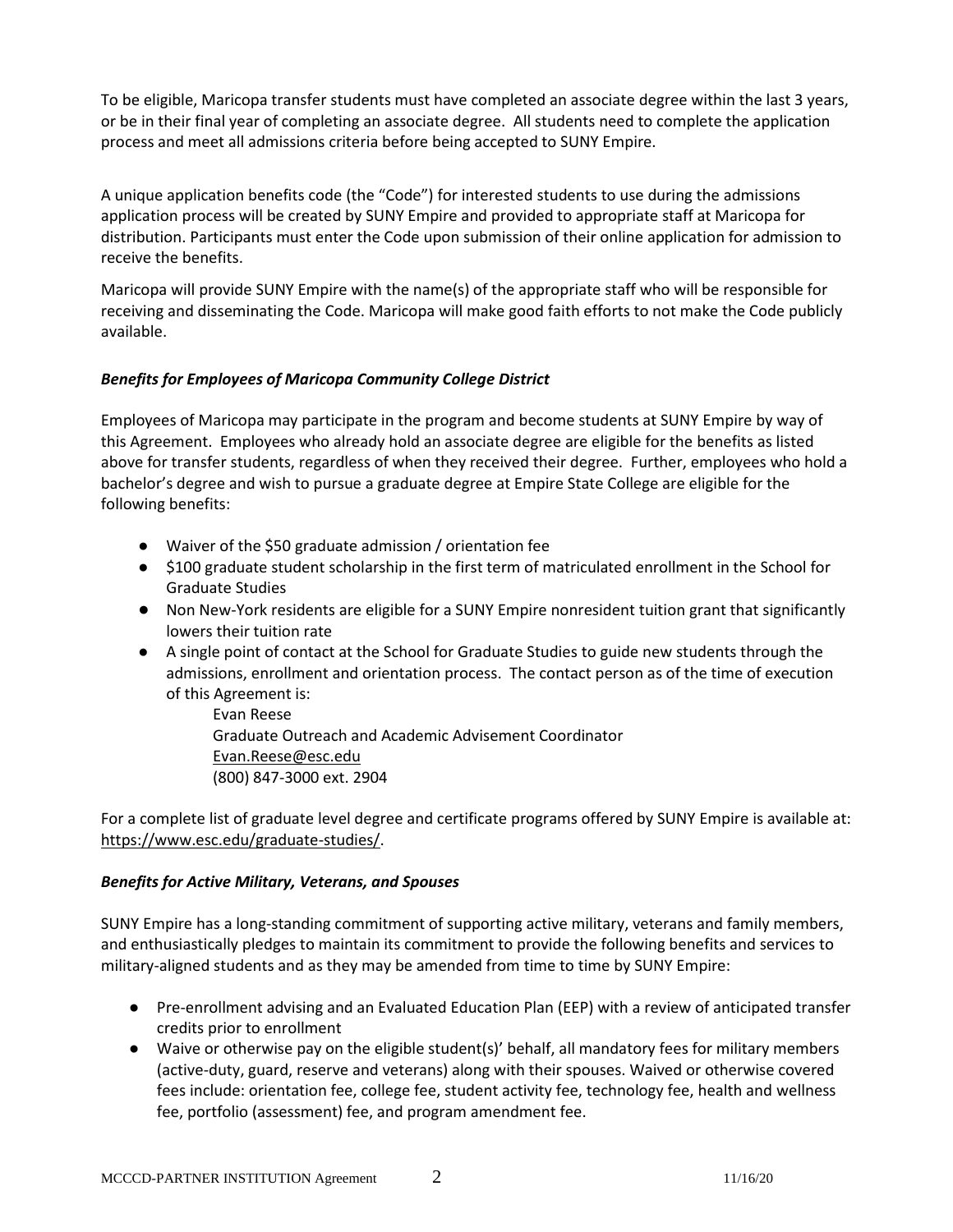- Individualized Prior Learning Assessment (iPLA) fees are waived for military members
- Support military-aligned students through Veterans Affairs (VA) and Tuition Assistance (TA) funding processes
- Access to SUNY Empire's Office of Veteran and Military Education (OVME) and its dedicated resources to support student success all the way through to degree completion.

### **OBLIGATIONS OF SUNY EMPIRE**

SUNY Empire agrees to provide the following transfer support services to Maricopa:

- To the extent permitted by law or regulation, collect and provide requested annual enrollment and graduation data to Maricopa.
- Distribute by email annual transfer experience survey to former Maricopa students enrolled at SUNY Empire.
- Understand and agree that transfer articulation is with Maricopa as a whole and not with individual colleges within the district. Therefore, it is understood and agreed that courses taken at any Maricopa college or center are generally equally transferable SUNY Empire.
- Provide transfer advising to Maricopa students and invite them to participate in events and presentations promoting their transfer. Additionally, SUNY Empire will provide access to materials, catalogs, and other information to Maricopa advisors to facilitate their understanding of university requirements and academic programs.
- Plan and/or participate in at least one event (in person or virtually) per year at one or more of the Maricopa Community Colleges for prospective transfer students.
- If warranted by the student's academic achievement and/or special talents, SUNY Empire will inform students of specific scholarship opportunities. SUNY Empire will also provide access to scholarship information to Maricopa students.
- Maximize the transferability and applicability of credits from Maricopa.

#### **OBLIGATIONS OF MARICOPA**

The Center for Curriculum and Transfer Articulation at Maricopa agrees to provide the following transfer support services to Empire State:

- Website placement
- Invitations to transfer fairs and other college events
- Student Success Conference sponsorship opportunities
- Distribution and posting of partner-supplied marketing materials at the colleges
- Inclusion of articles in *Transitions* and *Transfer Focus* newsletters
- Opportunities to meet with faculty and academic advisors
- Review and promotion of partner-supplied/hosted marketing materials, webinars, and events
- Opportunity to request MCCCD student directory information in compliance with all federal, state, and local laws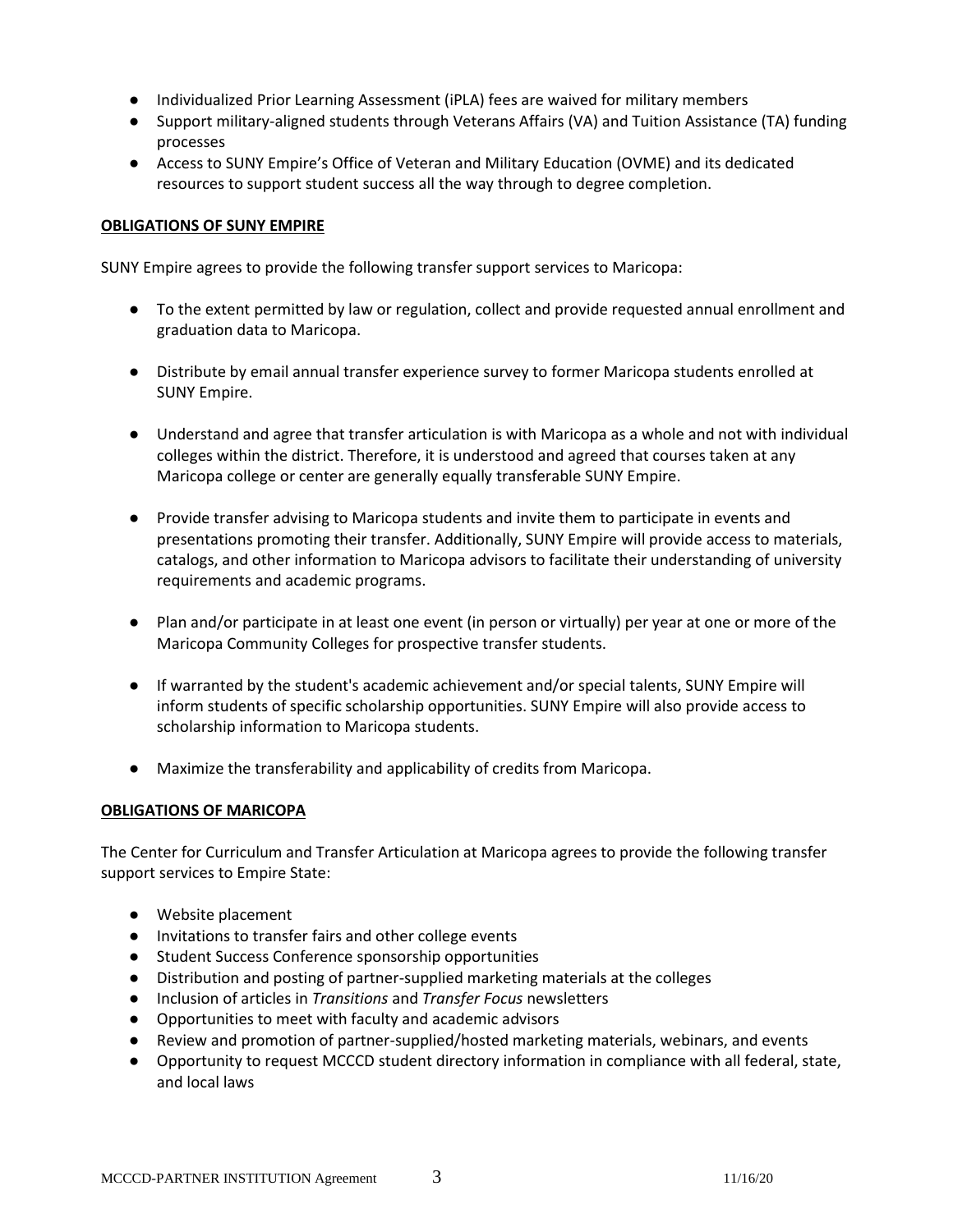Additional services, funding, time and staff permitting, may be provided and will be listed in a mutually agreed upon written and duly-executed addendum to this Agreement.

### **JOINT OBLIGATIONS**

The Center for Curriculum and Transfer Articulation at Maricopa and SUNY Empire agree to collaborate to:

- continuously improve this transfer partnership for the benefit of students and will promote effective cooperation between the two institutions. The institutions will exchange admission, grades, and retention data after obtaining appropriate permission from the students involved and in compliance with all applicable federal, state, and local laws;
- support recruitment, enrollment, retention, and completion efforts, and communicate regularly and in a timely manner;
- identify scholarship opportunities for Maricopa students;
- provide direct links between their institutional websites, indicating the existence of this transfer partnership;
- maintain a copy of this Agreement;
- provide program and academic support (advising, training, marketing, etc.) for articulated pathways.
- develop, distribute, and maintain accurate transfer articulation and marketing resources. Each institution is responsible for the accuracy of the information it distributes verbally, in print, on the web, or otherwise. Both institutions agree to make reasonable efforts not to misrepresent the other, and to consult each other in order to maintain the integrity of messaging to students.
- annually evaluate the effectiveness of the partnership supported by this Agreement. The outcome of the evaluation will be used to improve the transfer process for the benefit of students, and will be used to support the continuation or discontinuation of the formal partnership supported by this Agreement.
- Notwithstanding the foregoing, the Parties agree that the expenditures of funds, human resources, equipment, supplies, facilities, training, public information, and expertise will be provided by each Party to the extent that their participation is required and said resources are reasonably available.

## **LONGEVITY OF THE AGREEMENT**

This Agreement shall commence on the date of the last signature of approval on this agreement and shall continue for five (5) years. This Agreement may be renewed by entering into a new agreement upon the mutual written consent of the Parties. Failure to meet the obligations of this agreement are acceptable grounds for either Party to terminate the Agreement. This Agreement may be terminated by either Party upon 45 days written notice. Such termination shall not affect students' matriculation status in their program of study. Students who transferred to SUNY Empire from Maricopa prior to the termination date will continue to receive all benefits of the Agreement as long as they remain in good standing at SUNY Empire.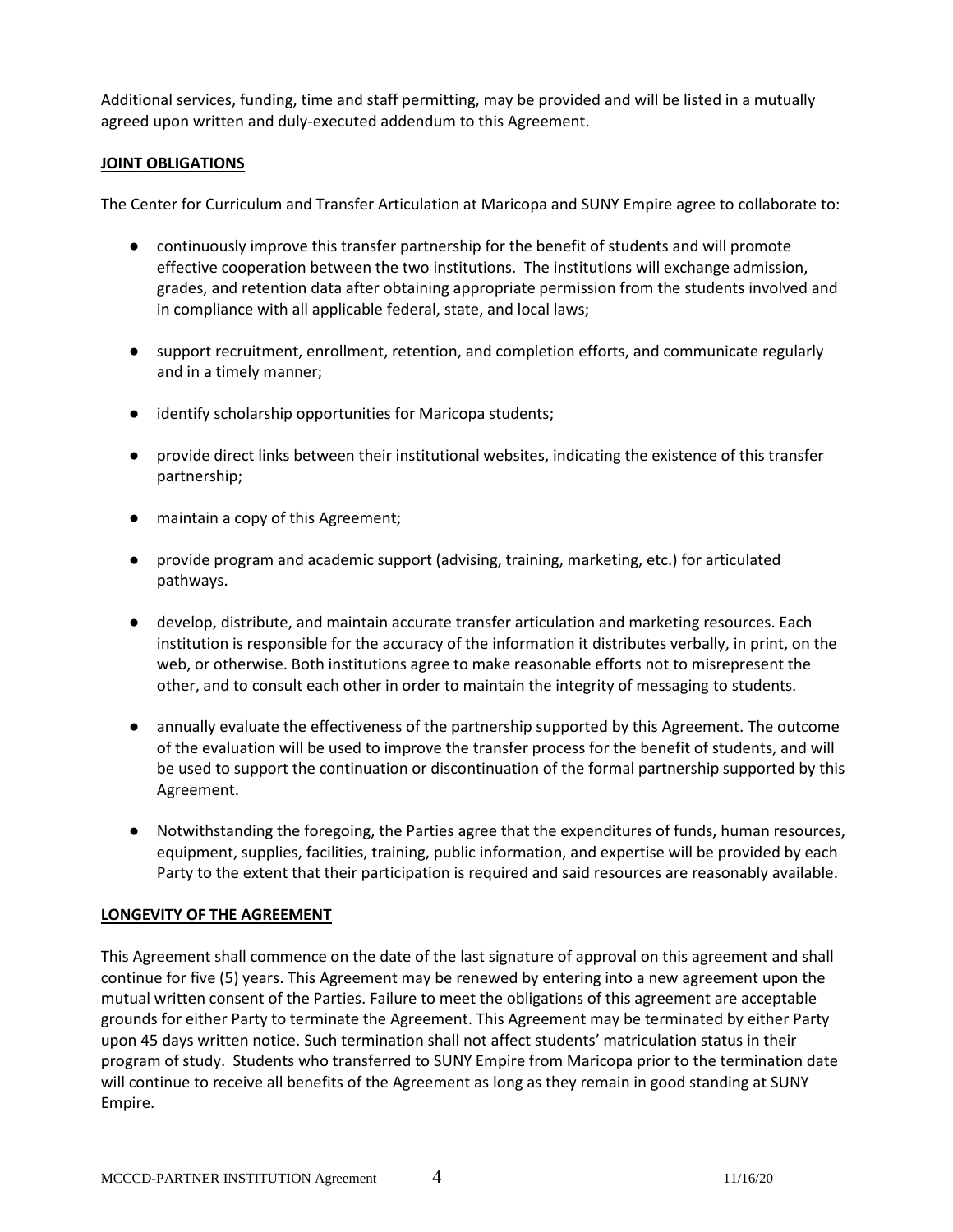#### **OTHER TERMS AND CONDITIONS**

- Participants matriculated at SUNY Empire shall be subject to the same rights, responsibilities, and to the college policies as any other SUNY Empire student.
- Each Party will comply with all applicable law, policies and accreditation standards in performing its obligations under this Agreement.
- The Parties acknowledge that this Agreement is not exclusive to either Party.
- The Parties acknowledge that this Agreement does not create a partnership as defined by New York Partnership Law, nor is either Party acting as the agent for the other. The Parties agree that each is acting independently of the other in a cooperative collaboration.
- The Parties agree that their respective trademarks, service marks and logos are registered trademarks or are owned by the respective Parties (the "Licensed Marks"). To the extent required by this Agreement, each Party grants to the other a non-exclusive license to use the Licensed Marks only in connection with the purposes identified herein. Such License should not be construed as permission by either Party to use its name or the Licensed Marks for any other purpose. The Parties agree not to use, reproduce, copy or create materials bearing each other's name, logos or Licensed Marks without the prior review and approval of the owner party.
- Notice to either Party hereunder must be in writing, signed by the Party giving it and shall be served either personally or by certified mail, return receipt requested, or by nationally recognized overnight courier service, with delivery receipt, addressed as follows:

| <b>SUNY Empire State College</b>       | Maricopa Community College District |
|----------------------------------------|-------------------------------------|
| Attn: Director of Academic Development | Attn: District Director             |
| Office of Academic Affairs             | Center for Curriculum and Transfer  |
| 2 Union Avenue                         | 2411 West 14 <sup>th</sup> Street   |
| Saratoga Springs, NY 12866             | Tempe, AZ 85281                     |

Notice shall be deemed complete on the date of hand or courier delivery (as evidenced by a signed receipt) or the date of delivery by certified mail (as evidenced by a return receipt from the United States Postal Service). Each Party may change its address or addressee set forth above by giving written notice of change to the other party.

- It is mutually agreed that neither Party shall discriminate on the basis of race, color, national origin, religion, creed, age, disability, sex, gender identity, gender expression, sexual orientation, familial status, pregnancy, predisposing genetic characteristics, military status, domestic violence victim status, criminal conviction, or any other legally protected class.
- The Parties acknowledge that activities under this Agreement may require them to have access to the other Party's "Education Records," as that term is defined under the Family Educational Rights and Privacy Act ("FERPA"). The Parties acknowledge that for the purpose of this Agreement, each will be designated as a "school official" with "legitimate educational interest" in the Education Records, as those terms have been defined under FERPA and its implementing regulations, and the Parties agree to abide by the limitations and requirements imposed on school officials. The Parties agree to use the Education Records only for the purpose of fulfilling their duties under this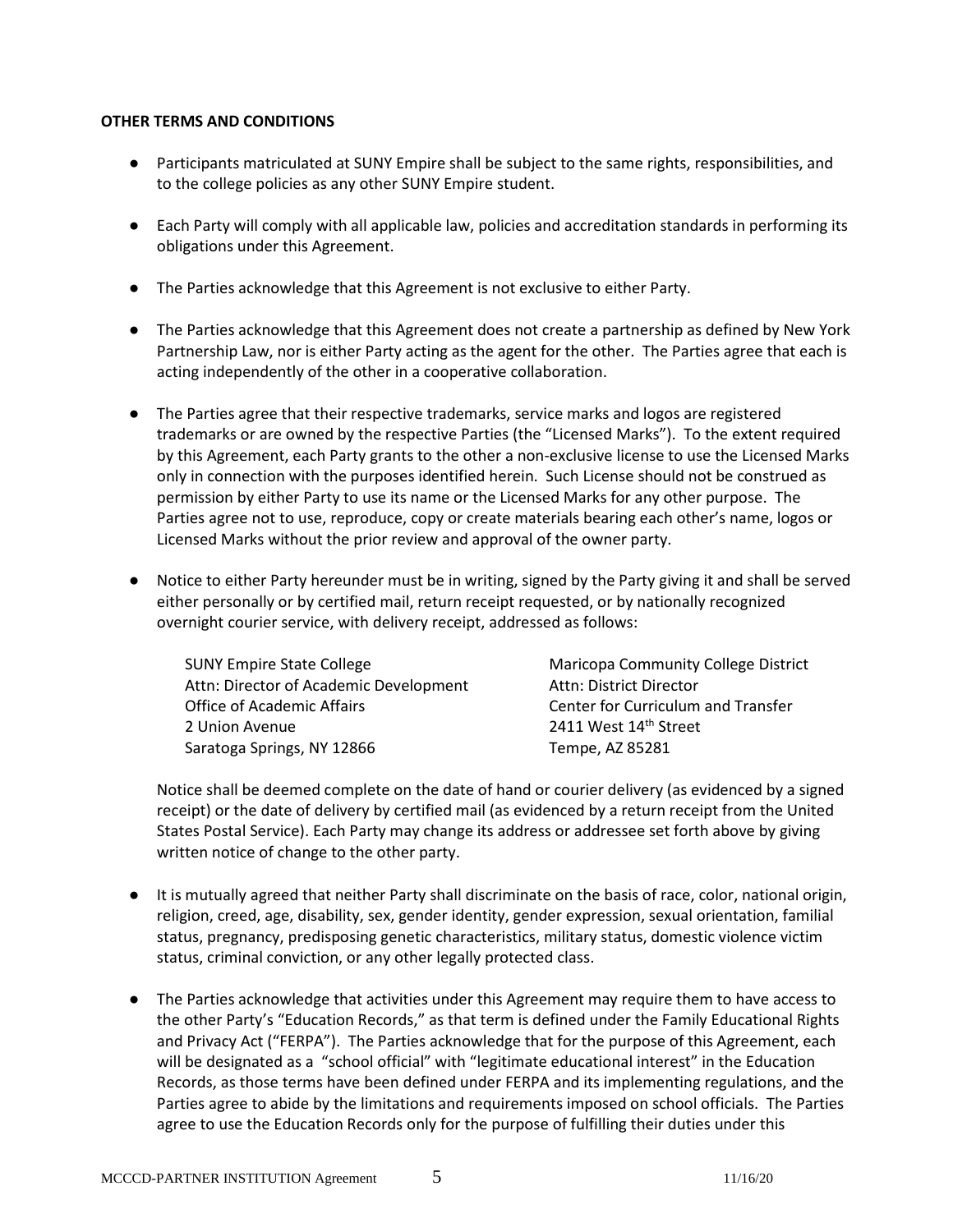Agreement for their mutual benefit, and will not share such data with or disclose it to any third party except as required by law or as authorized in writing by the Parties. This duty continues indefinitely after termination of the agreement.

- This Agreement represents the full and complete agreement between the Parties and supersedes all prior proposals, representations, communications, negotiations and agreements between the parties whether oral or written, with respect to its subject matter and it may not be modified except by a subsequent written Agreement signed by all Parties.
- This Agreement, the attachments and/or any provision therein, shall not be construed against any one party but shall be construed as if all Parties to this Agreement and the Attachments jointly prepared the documents.
- This Agreement is not intended to benefit any third party, nor shall any person who is not now or in the future a party hereto be entitled to enforce any of the rights or obligations of a party under this Agreement.
- This Agreement may be executed in two or more counterparts, any of which will be deemed an original, and all of which, taken together, will constitute one and the same instrument.

[Remainder of page intentionally left blank – signature page follows]

IN WITNESS WHEREOF, this Agreement has been duly executed and delivered by the duly authorized representative of each Party as of the date written below.